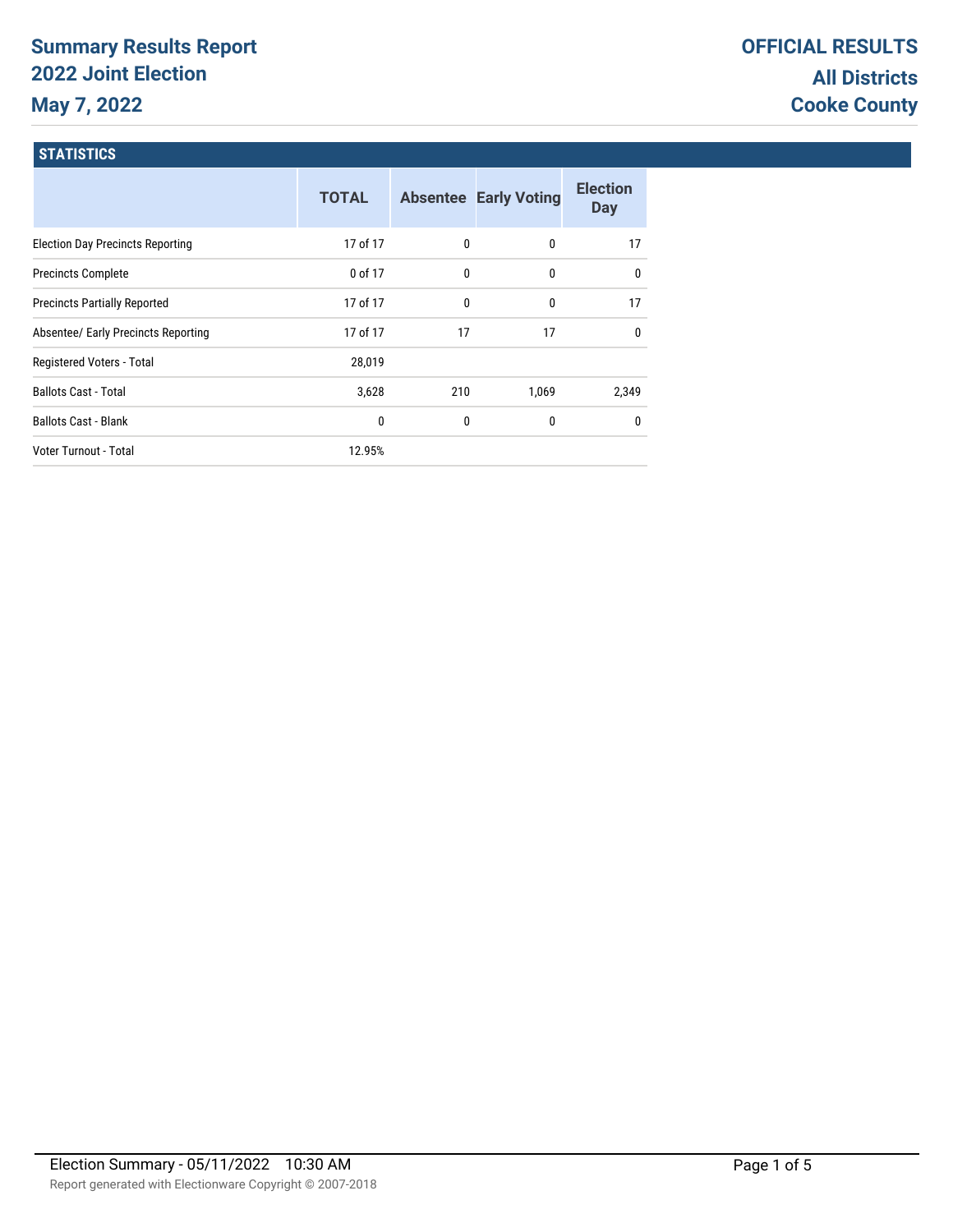#### **STATE PROP 1**

Vote For 1

|                   | <b>TOTAL</b> | VOTE % |              | <b>Absentee Early Voting</b> | <b>Election</b><br><b>Day</b> |
|-------------------|--------------|--------|--------------|------------------------------|-------------------------------|
| For               | 3,039        | 85.44% | 166          | 916                          | 1,957                         |
| Against           | 518          | 14.56% | 33           | 131                          | 354                           |
| Overvotes         | 0            |        | $\mathbf{0}$ | 0                            | $\mathbf{0}$                  |
| <b>Undervotes</b> | 71           |        | 11           | 22                           | 38                            |

#### **STATE PROP 2**

Vote For 1

|                   | <b>TOTAL</b> | VOTE % |              | <b>Absentee Early Voting</b> | <b>Election</b><br><b>Day</b> |
|-------------------|--------------|--------|--------------|------------------------------|-------------------------------|
| For               | 3,116        | 87.06% | 180          | 930                          | 2,006                         |
| Against           | 463          | 12.94% | 26           | 120                          | 317                           |
| Overvotes         | 0            |        | $\mathbf{0}$ | 0                            | $\mathbf 0$                   |
| <b>Undervotes</b> | 49           |        | 4            | 19                           | 26                            |

## **Trustee Lindsay ISD**

|                    | <b>TOTAL</b> | VOTE % |                | <b>Absentee Early Voting</b> | <b>Election</b><br><b>Day</b> |
|--------------------|--------------|--------|----------------|------------------------------|-------------------------------|
| <b>Brian Neu</b>   | 213          | 38.04% | 7              | 35                           | 171                           |
| Chad Fleitman      | 259          | 46.25% | 5              | 46                           | 208                           |
| <b>Bradley Ice</b> | 88           | 15.71% | $\overline{2}$ | 21                           | 65                            |
| Overvotes          | 0            |        | 0              | 0                            | $\mathbf 0$                   |
| Undervotes         | 54           |        | $\overline{2}$ | 12                           | 40                            |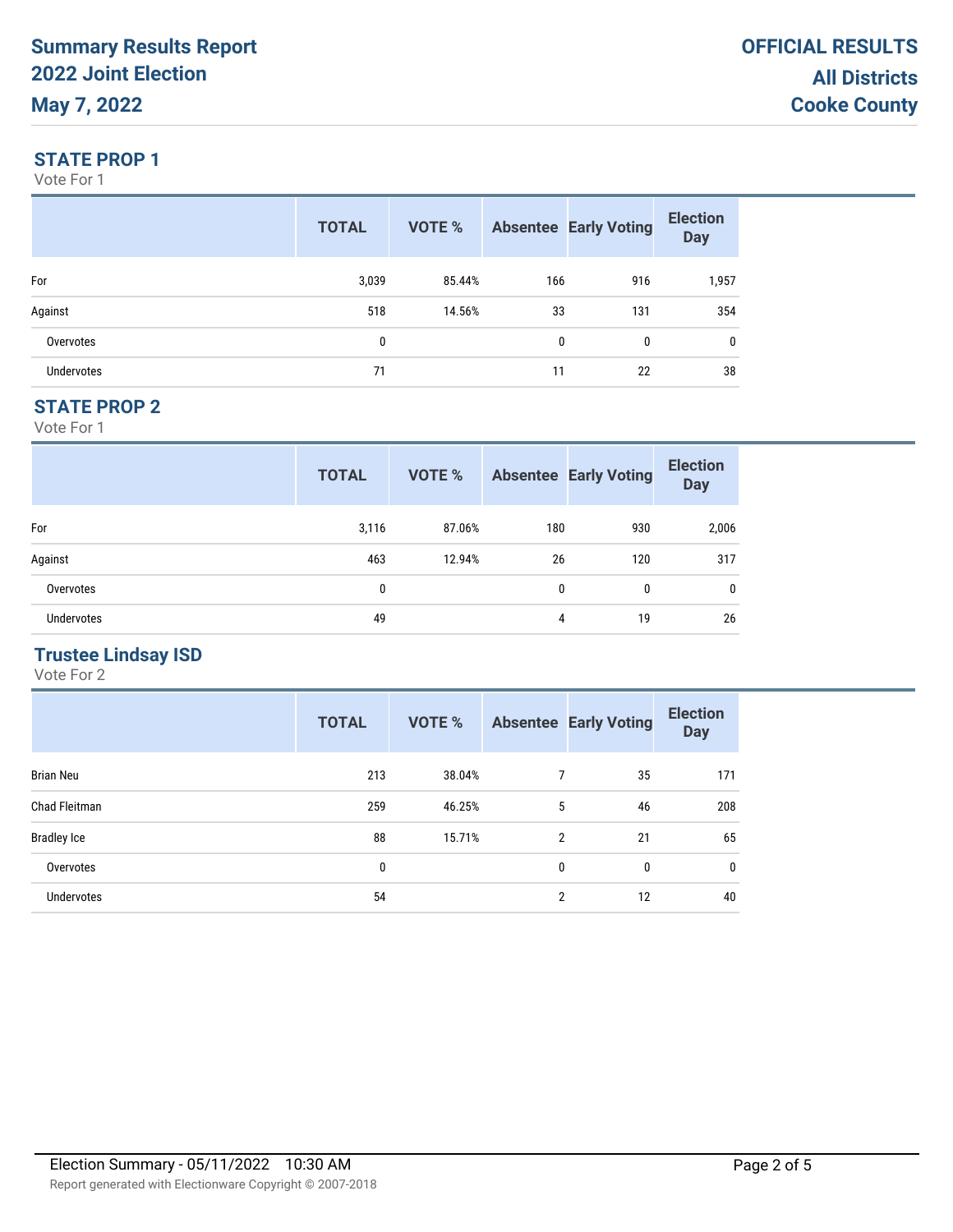**TRUSTEE, PL 5 Unexpired Gainesville ISD**

Vote For 1

|                        | <b>TOTAL</b> | <b>VOTE %</b> |              | <b>Absentee Early Voting</b> | <b>Election</b><br><b>Day</b> |
|------------------------|--------------|---------------|--------------|------------------------------|-------------------------------|
| Laura Otts             | 531          | 77.63%        | 68           | 272                          | 191                           |
| Jesse Victorio         | 19           | 2.78%         | $\mathbf{0}$ | 13                           | 6                             |
| Pablo De Santiago, Jr. | 89           | 13.01%        | 13           | 32                           | 44                            |
| Elsa Young             | 45           | 6.58%         | 5            | 18                           | 22                            |
| Overvotes              | 1            |               | 1            | $\mathbf{0}$                 | 0                             |
| <b>Undervotes</b>      | 33           |               | 3            | 11                           | 19                            |

#### **TRUSTEE, PL 6 Gainesville ISD**

Vote For 1

|                     | <b>TOTAL</b> | <b>VOTE %</b> |    | <b>Absentee Early Voting</b> | <b>Election</b><br><b>Day</b> |
|---------------------|--------------|---------------|----|------------------------------|-------------------------------|
| Karen Denise Manuel | 192          | 28.44%        | 30 | 87                           | 75                            |
| <b>Phil Neelley</b> | 483          | 71.56%        | 55 | 239                          | 189                           |
| Overvotes           | 0            |               | 0  | 0                            | $\mathbf{0}$                  |
| Undervotes          | 43           |               | 5  | 20                           | 18                            |

## **TRUSTEE, PL 7 Gainesville ISD**

|                   | <b>TOTAL</b> | VOTE %  |    | <b>Absentee Early Voting</b> | <b>Election</b><br><b>Day</b> |
|-------------------|--------------|---------|----|------------------------------|-------------------------------|
| Corey Hardin      | 642          | 100.00% | 81 | 312                          | 249                           |
| Overvotes         |              |         | 0  | 0                            | 0                             |
| <b>Undervotes</b> | 76           |         | q  | 34                           | 33                            |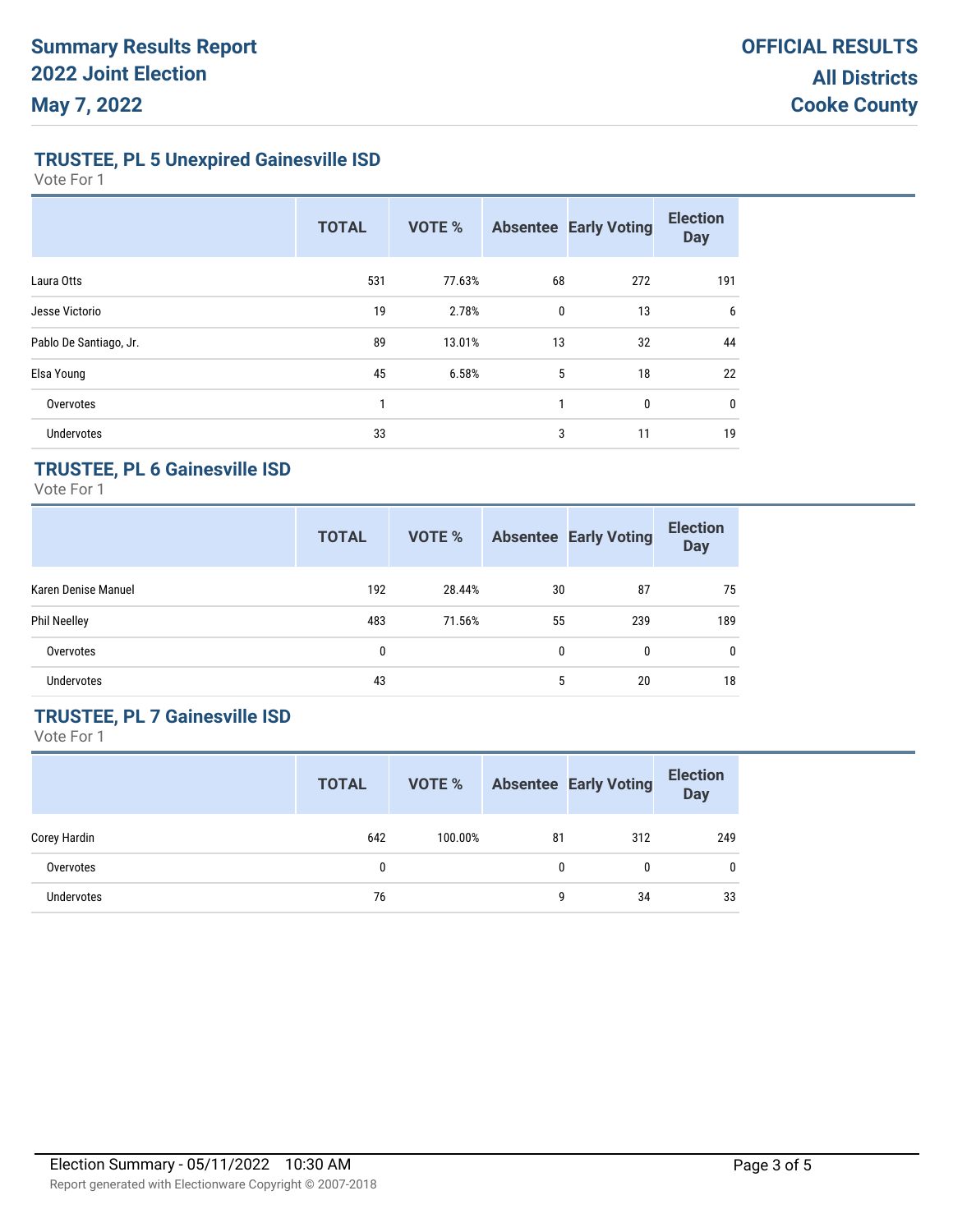**Trustee Seat 1 Valley View ISD**

Vote For 1

|                        | <b>TOTAL</b> | <b>VOTE %</b> |    | <b>Absentee Early Voting</b> | <b>Election</b><br><b>Day</b> |
|------------------------|--------------|---------------|----|------------------------------|-------------------------------|
| Corinne French         | 174          | 30.85%        | 10 | 48                           | 116                           |
| <b>Charlie Pickett</b> | 390          | 69.15%        |    | 141                          | 242                           |
| Overvotes              | 0            |               | 0  | 0                            | 0                             |
| <b>Undervotes</b>      | 23           |               | ŋ  | 10                           | 11                            |

## **Trustee, Seat 6 Valley View ISD**

Vote For 1

| <b>TOTAL</b> | <b>VOTE %</b> |     | <b>Election</b><br><b>Day</b>                                           |
|--------------|---------------|-----|-------------------------------------------------------------------------|
| 421          | 73.99%        | 143 | 269                                                                     |
| 148          | 26.01%        | 48  | 92                                                                      |
| 0            |               | 0   | $\mathbf{0}$                                                            |
| 18           |               | 8   | 8                                                                       |
|              |               |     | <b>Absentee Early Voting</b><br>9<br>8<br>$\mathbf{0}$<br>$\mathcal{P}$ |

## **Proposition A Era ISD**

Vote For 1

|                | <b>TOTAL</b> | VOTE % |   | <b>Absentee Early Voting</b> | <b>Election</b><br><b>Day</b> |
|----------------|--------------|--------|---|------------------------------|-------------------------------|
| <b>FOR</b>     | 131          | 42.81% | 0 | 24                           | 107                           |
| <b>AGAINST</b> | 175          | 57.19% | 6 | 48                           | 121                           |
| Overvotes      | 0            |        | 0 | 0                            | $\mathbf{0}$                  |
| Undervotes     | C            |        | 0 | 0                            | $\mathfrak{p}$                |

## **PROPOSITION A Callisburg ISD**

|            | <b>TOTAL</b> | <b>VOTE %</b> |    | <b>Absentee Early Voting</b> | <b>Election</b><br><b>Day</b> |
|------------|--------------|---------------|----|------------------------------|-------------------------------|
| For        | 659          | 48.78%        | 28 | 168                          | 463                           |
| Against    | 692          | 51.22%        | 24 | 140                          | 528                           |
| Overvotes  |              |               |    | $\mathbf{0}$                 | $\mathbf 0$                   |
| Undervotes | 8            |               |    |                              | 6                             |